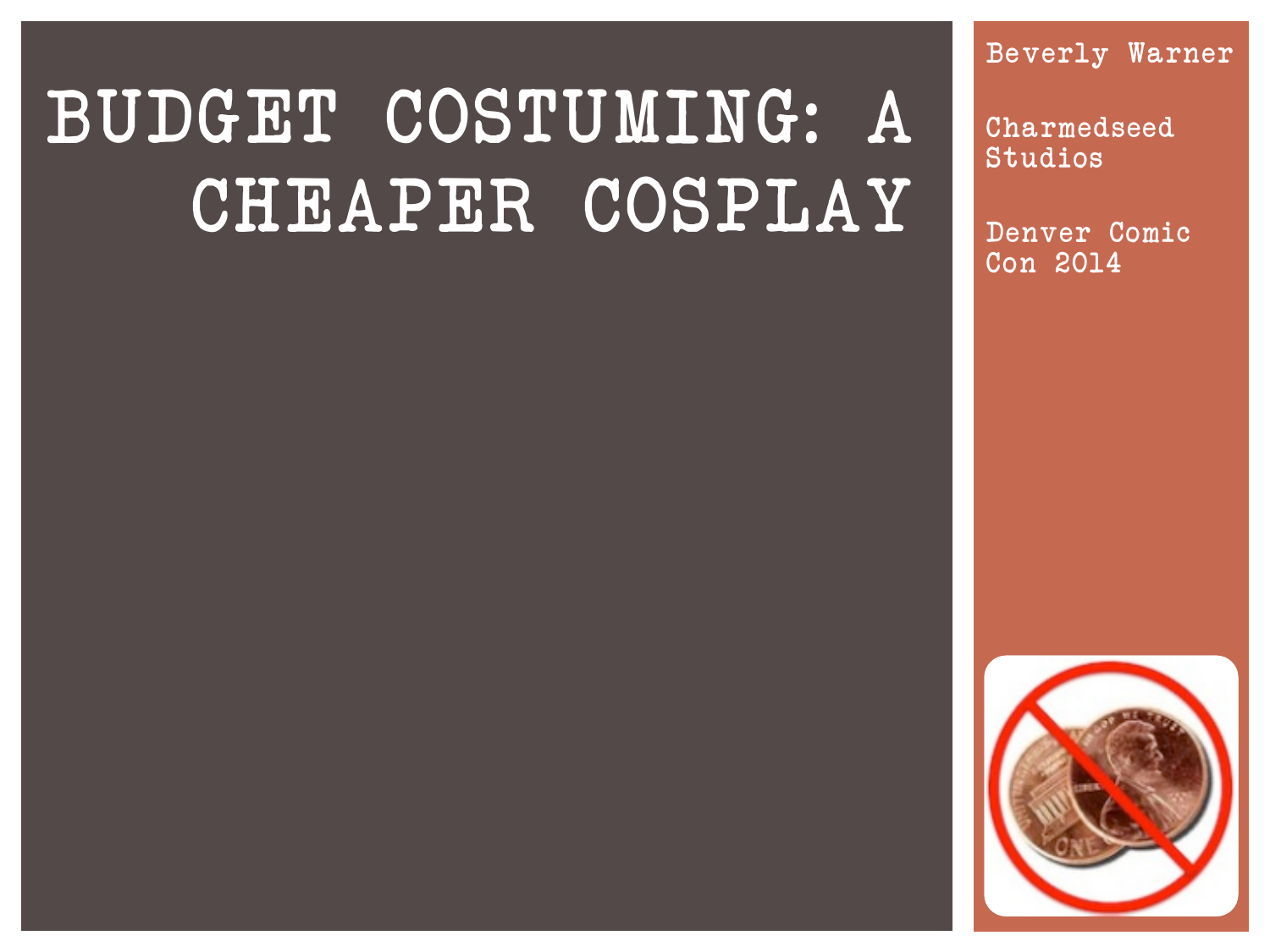# Doing Cheaper Cosplay ...A Warning



#### *CAVEAT EMPTOR*

*The phrase caveat emptor arises from the fact that buyers often have less information about the good or service they are purchasing, while the seller has more information. Defects in the good or service may be hidden from the buyer, and only known to the seller. Thus, the buyer should beware.*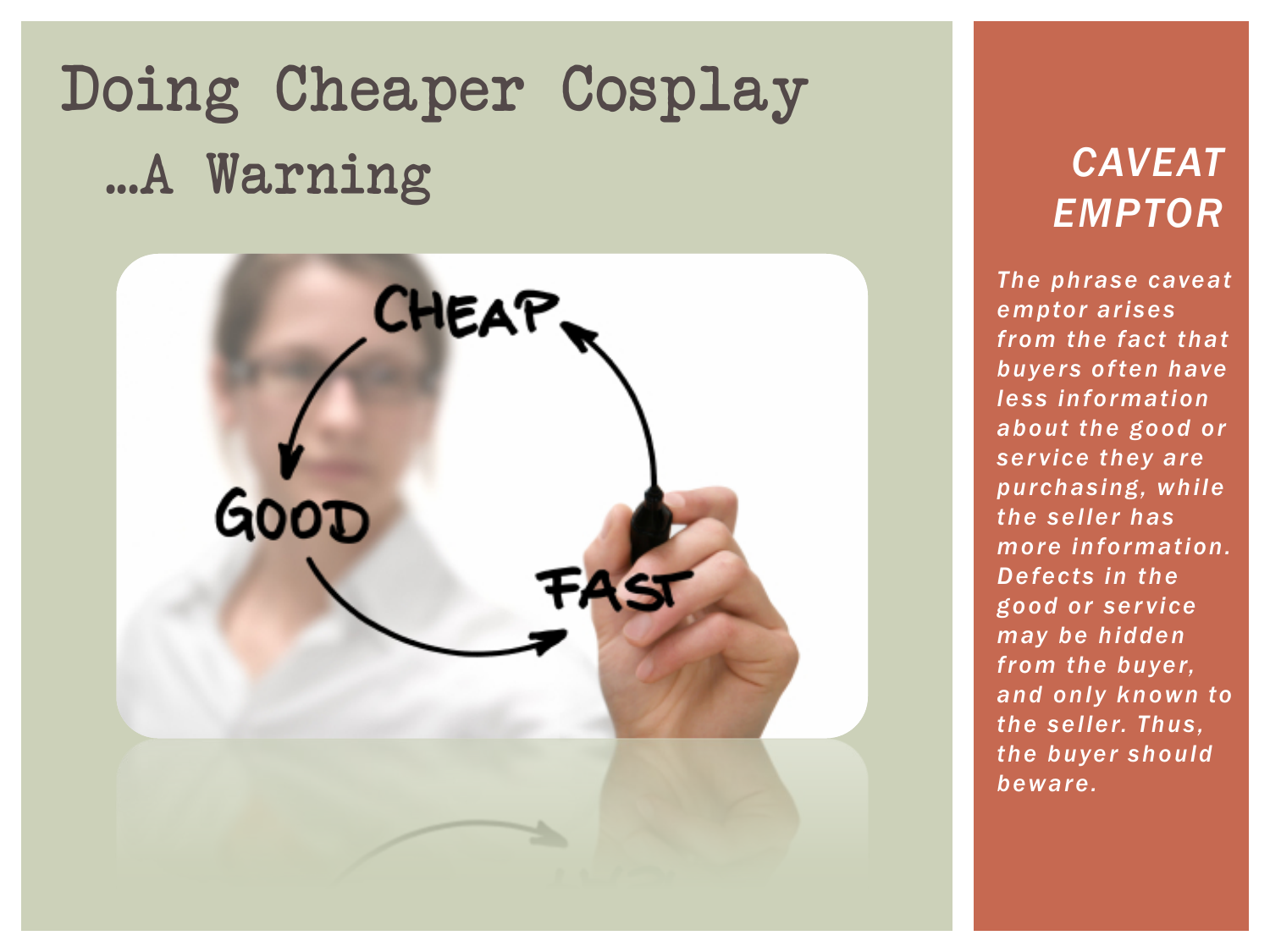# AMAZON: THE \$70 TUX



#### sweet kids

Sweet Kids Boys 3 Button Dinner Jacket Tuxedo with Vest \*\*\*\* 2 customer reviews

Price: \$69.49 Prime & Free Returns. Details List Price: \$456-99 You Save: \$87.50 (56%)

Size:

#### $14$ v Sizing info

Color: Black

Only 1 left in stock Sold by TheScoop and Fulfilled

- Three Button Dinner Jacket

- Long Sleeve Front Tucked B
- Bow Tie & Vest · Slacks with Satin Stripe Part
- · Suit 100% Polyester, Shirt 6
- 

+ Add to Collection



# WHERE OF SHOP WHERRE TOHS OL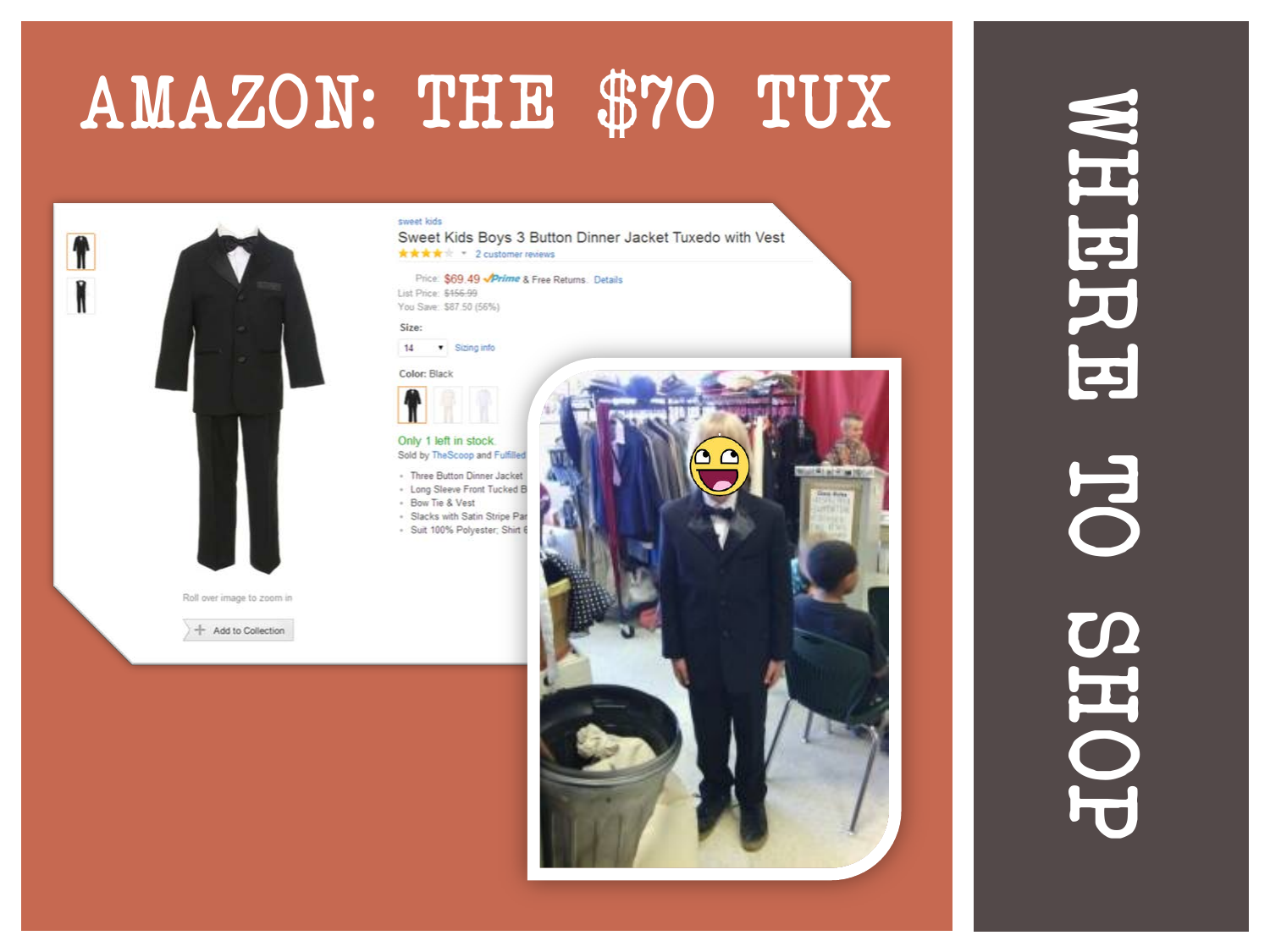# AMAZON & EBAY



Be aware of return policies, shipping locations, and "copycats." Oops.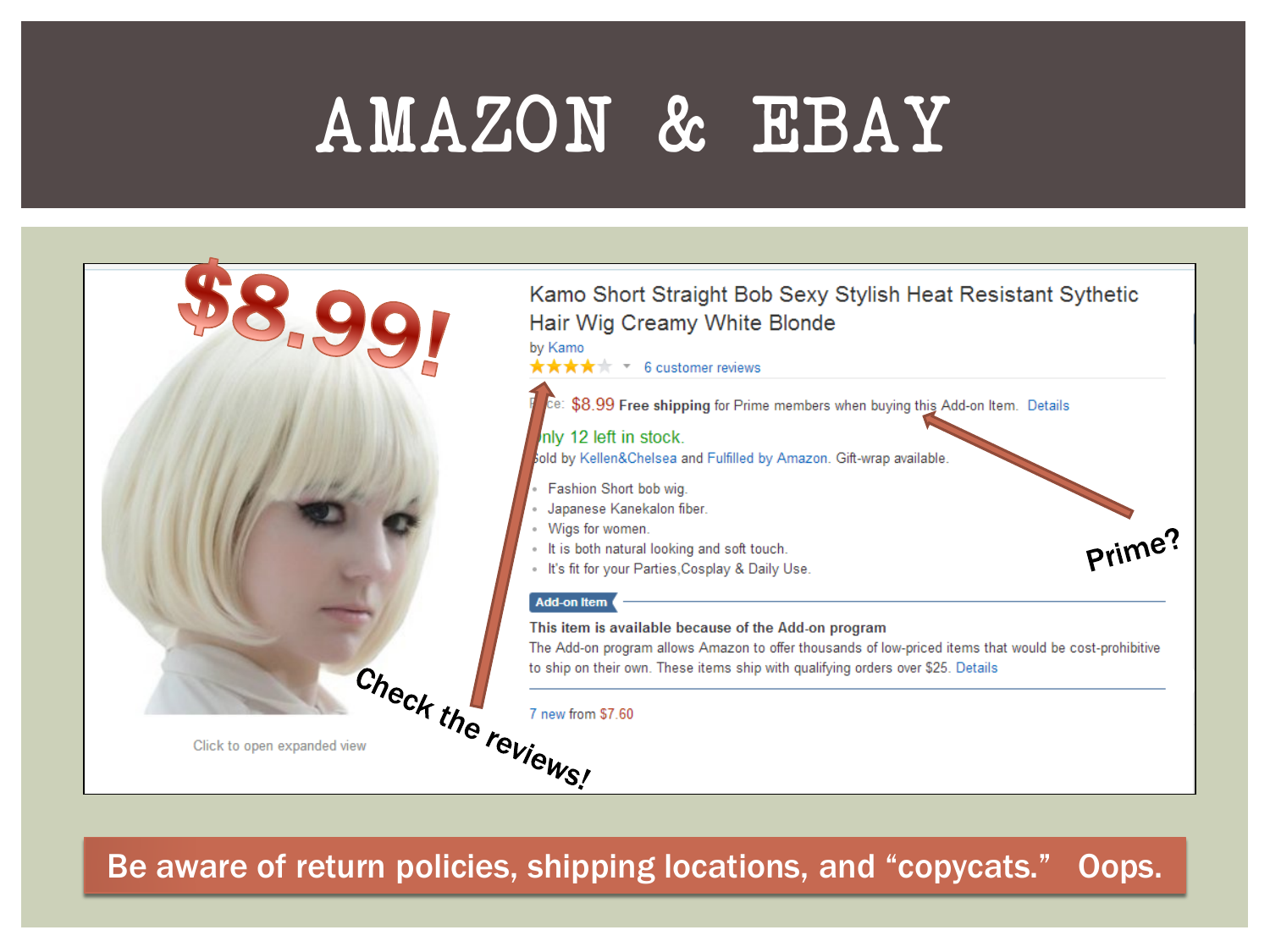## WHERE TO SHOP: BUY IN BULK!

Createforless.com ■FactoryDirectCraft.com ■ Oriental Trading, good old standby.





**Paint inside plastic holiday bulbs to make giant gems! No need for heavy, expensive resin!**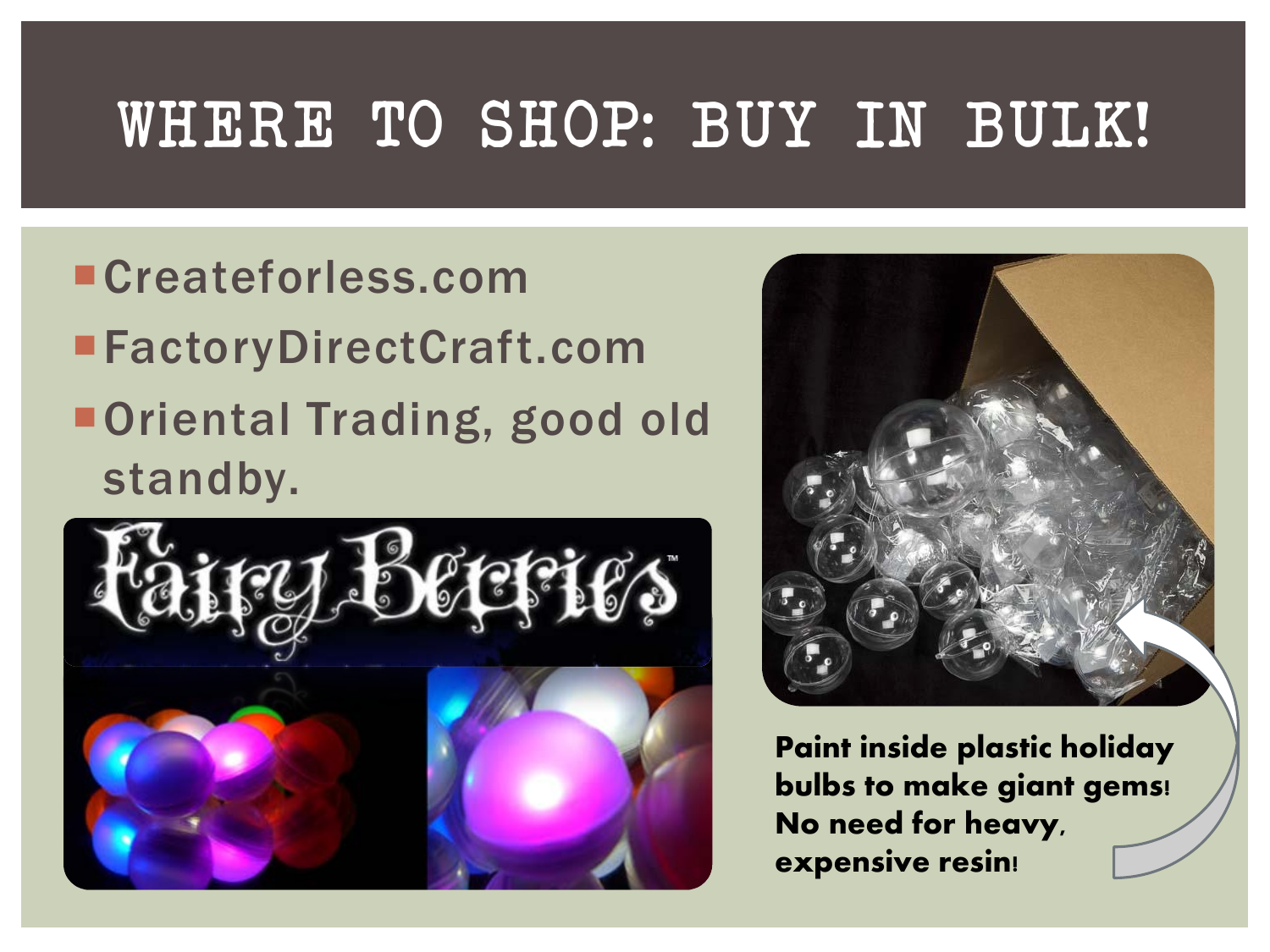# HARDWARE & HOME IMPROVEMENT STORES

- Wire? Bulk, especially if it's going inside something and it won't be showing.
- Foam & plastics.
- Electronics.
- Paint/primer/spray adhesive/clear coat? Higher quality and better prices.
	- Especially on textury, metallic, even sparkly!
- Look in all the aisles. Things come in weird shapes.

**Resin! 1-qt. Gloss Super Glaze Finish and Preservative, only \$28! Compare to just 1 oz at \$10 (with 32 ounces to a quart, in bulk you only pay .88 per oz)! You only need to mix the amount you need when you need** 

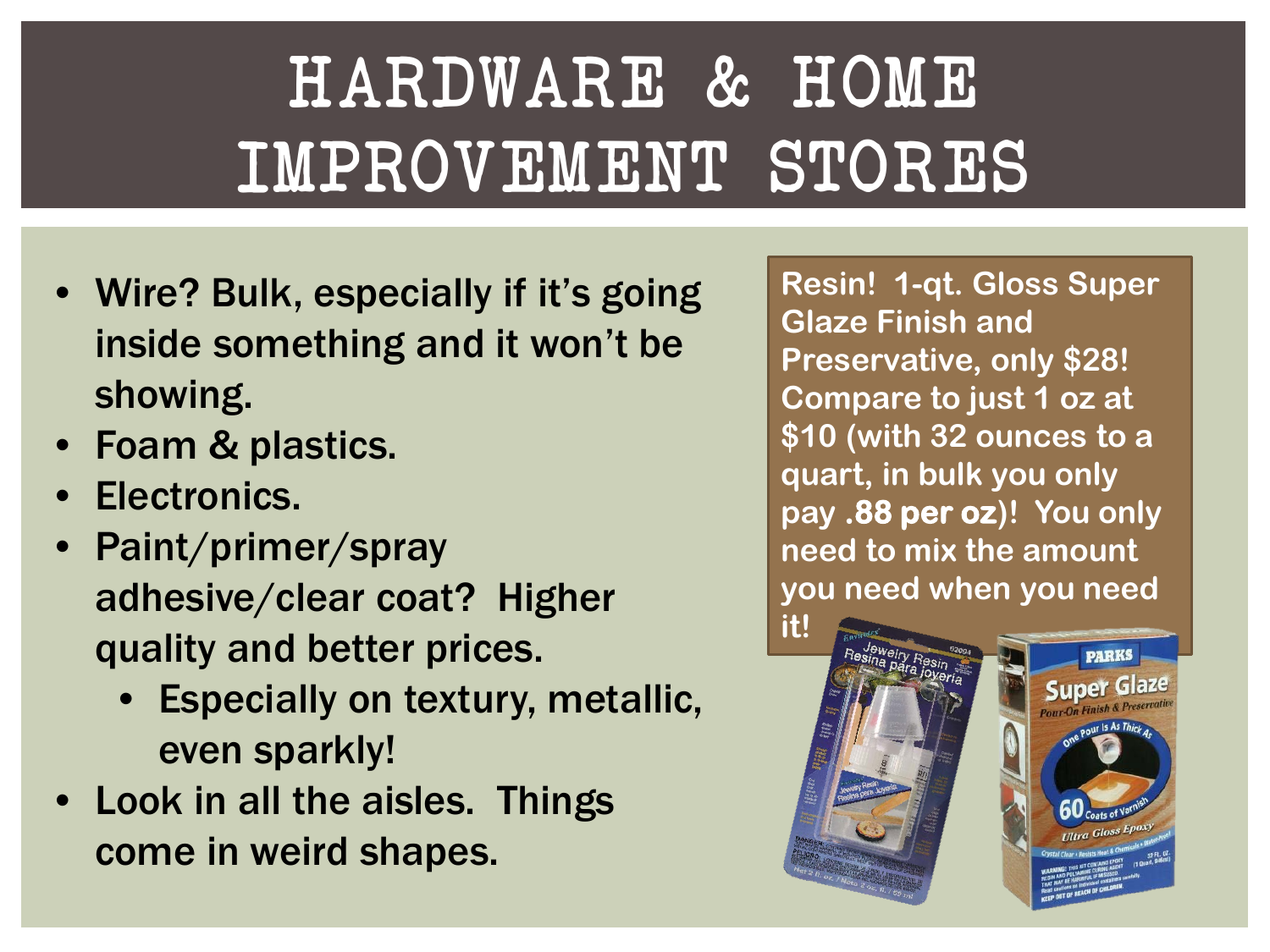# FABRIC

- **Fashion Fabrics Club | fashionfabricsclub.com** 
	- Sometimes bizarre selection, but HUGE and great prices. Search carefully.
- Fabric.com
	- Great selection and prices; excellent clearance and sales.
- Dharma Trading | dharmatrading.com
	- Selection of VERY inexpensive natural fibers, all white; dyeing supplies.
	- Dye your own silk for only \$11 a yard (compared to more than twice that!)
- Wesco Fabrics (Local Denver) | wescofabrics.com
	- Follow their FB page for the annual warehouse sale; prices as low as \$4 a yard!
- Hoard your Joanns, Hobby Lobby, & Hancock Fabrics coupons!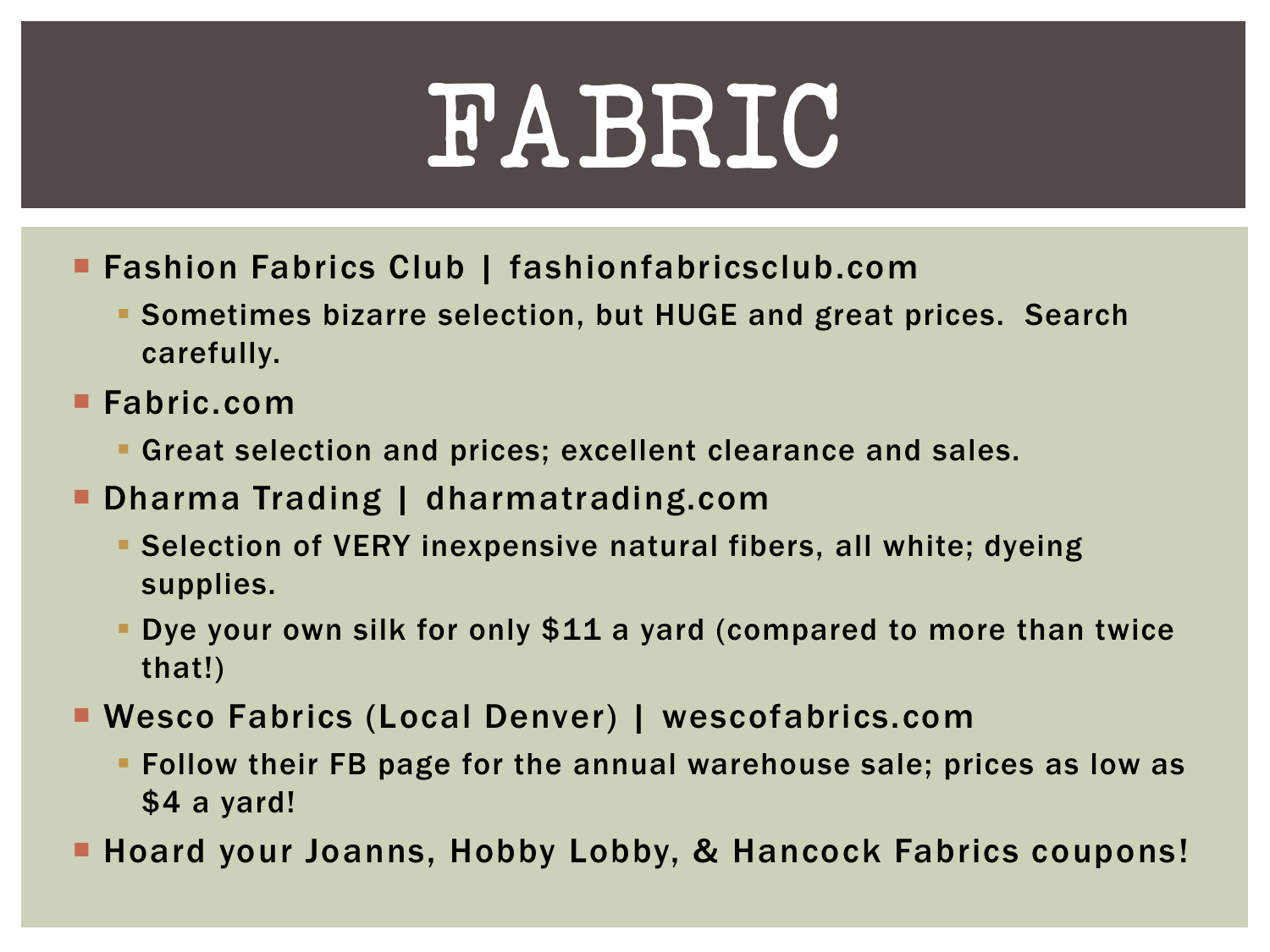# REUSE, REDUCE, AND RECYCLE



### Don't buy these, make them:

- Chalkboards: chalkboard paint & hardboard/fiberboard (even cardboard in a pinch)
- Pouches: Pleather plays nicely with super glue.
- Patches: Use heat-n-bond to make your own iron-on patches
	- Corollary: Then again, more often than not buying a patch made by another cosplayer is supporting them – usually a great price and way to contribute to the community!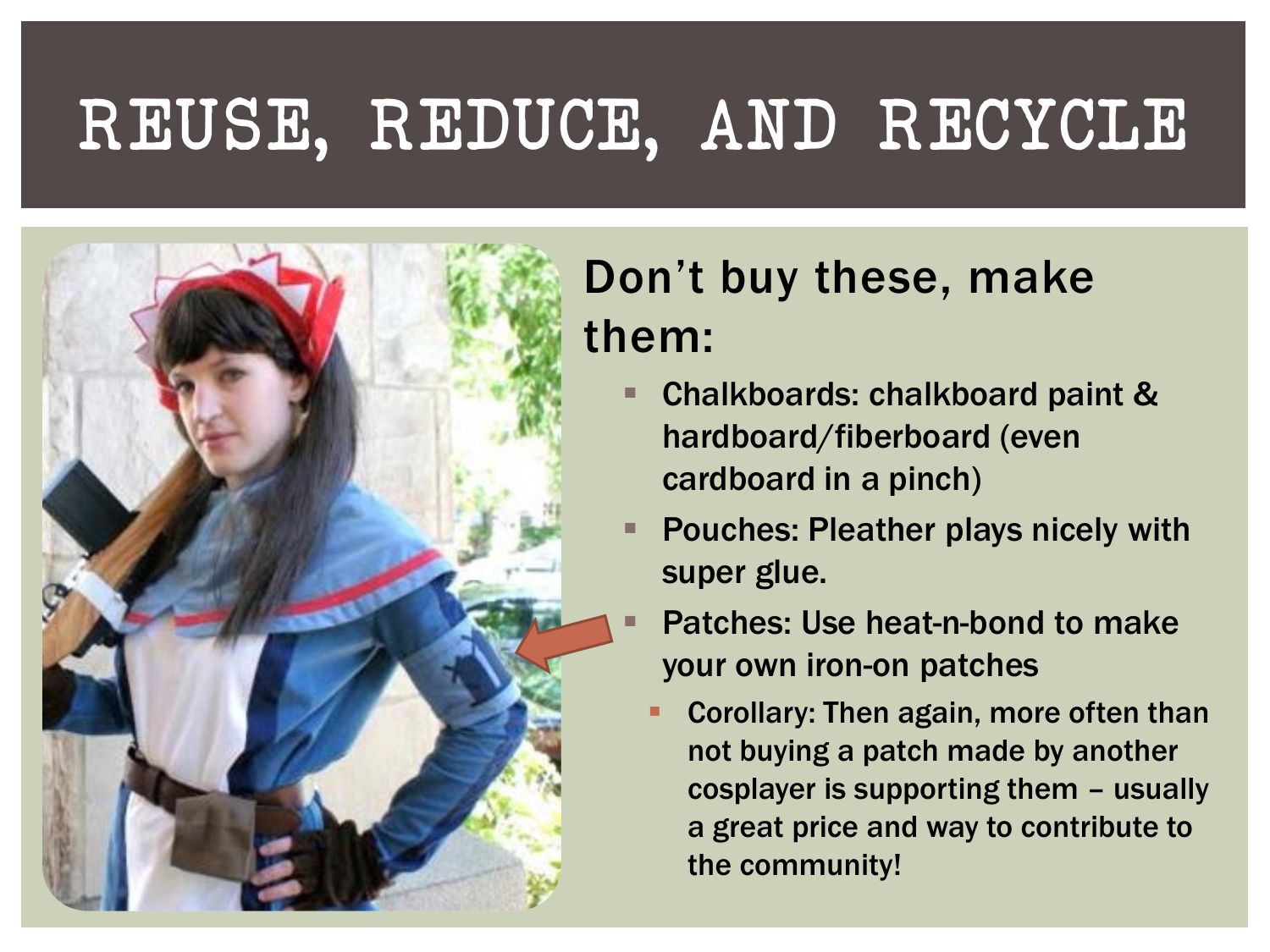## DYEING YOUR OWN FABRIC

Buy in bulk when you can – saves in the long run! Basic fabrics that you can use on multiple costumes.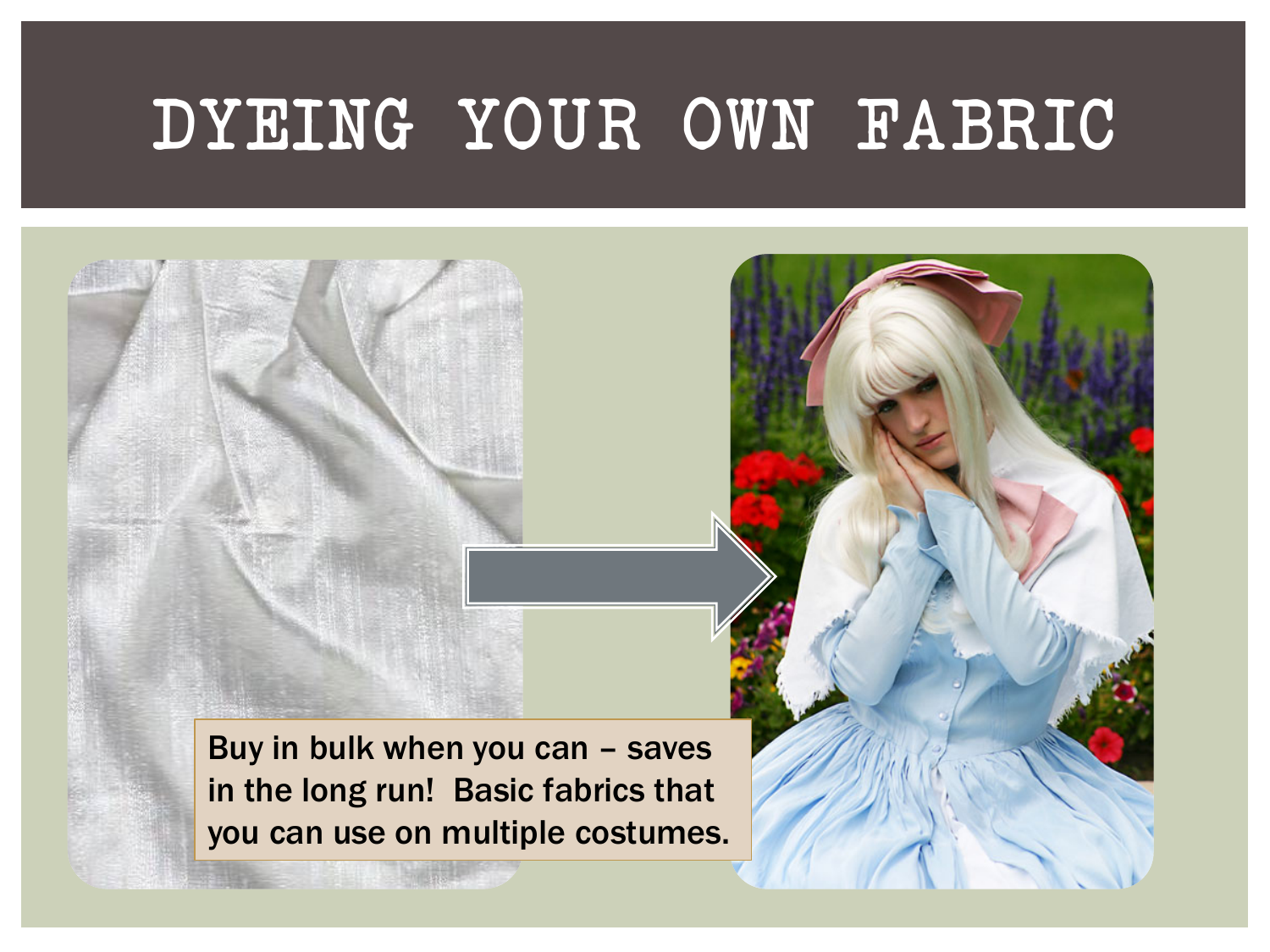# MACKLEMORE WAS RIGHT: THRIFT SHOPPING



- Take your smartphone/tablet with you and compare prices with items on Amazon & Ebay if you're not in a time crunch.
- **Stock up on old sheets & curtains for scrap & patterning** fabric.
- OMG SHOES. Then you don't feel bad when you have to destroy them for a costume.
- Buy many costume basics and those for editing.